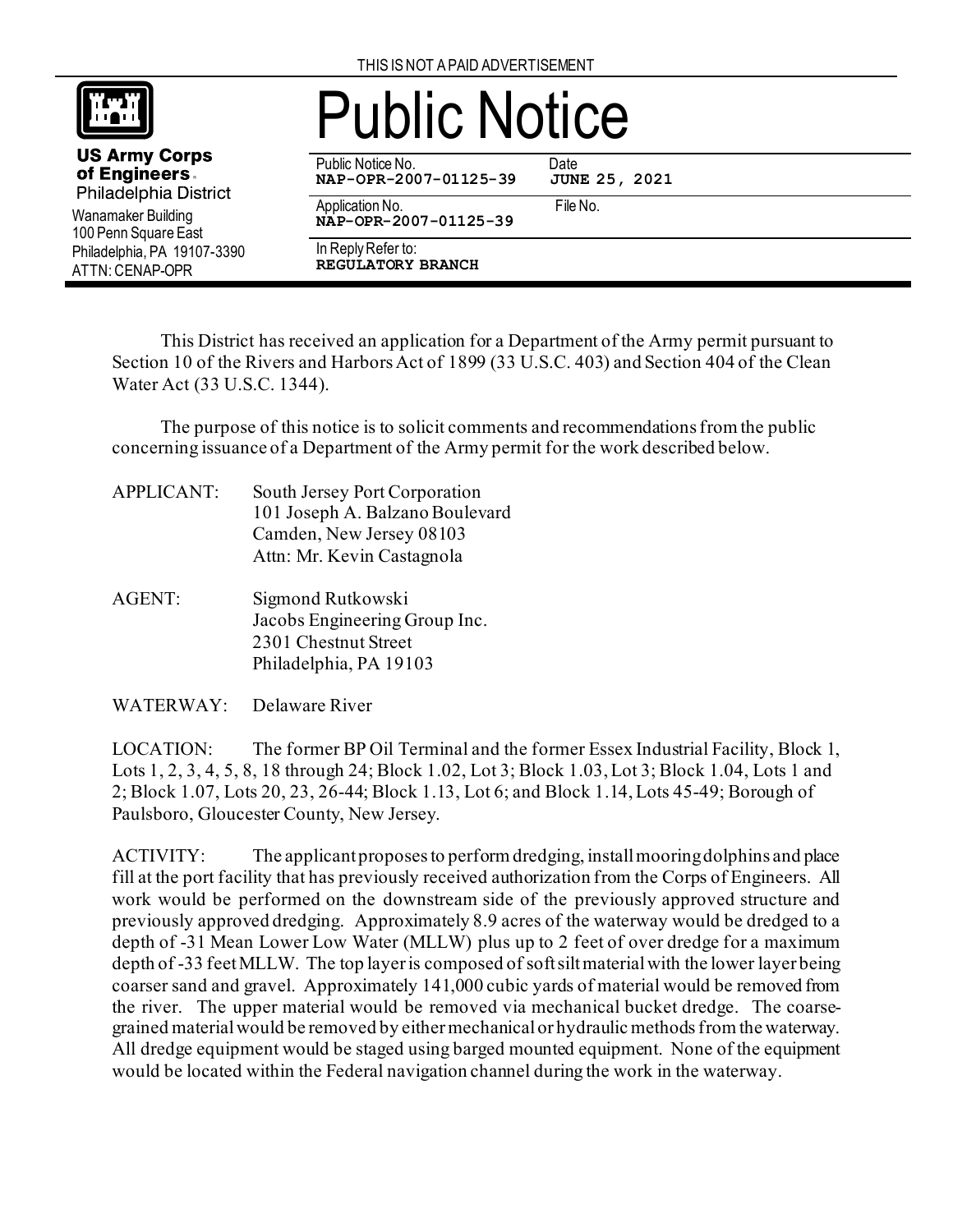The fine-grained sediment on the upper layer of the river would be placed into watertight scows and moored at the existing wharf for decanting after an approved settling time (approximately 24 hours). Decant water, after adequate clarification, will be returned to the Delaware River, and the solid material would be offloaded mechanically and trucked to a dedicated on-site stockpile area for processing. If the material is determined to be contaminated (per New Jersey Department of Environmental Protection standards), it would be treated with Portland cement, and additional dewatering would be performed. Any contaminated materials would be sent to the Gloucester County Solid Waste Complex or other state approved disposal site. Uncontaminated material would be used as on-site fill.

Mechanical and/or hydraulic dredging would be used for coarse-grained material. If mechanically dredged, it will be offloaded from scows, excess water decanted from the scows and the material would be trucked to the sand placement area currently being used as a borrow pit on an upland site. If hydraulically dredged, dredged slurry material would be directly pumped via dredge pipeline to the same on-site dredged material placement area. This long, narrow borrow pit would be diked and configured to maximize settling time of sands. The slurry discharge would be positioned at one end and standpipe(s) (previously constructed during borrow pit excavation) would be positioned to skim decant water at the other. The borrow pit would be partitioned into cells with weir structures installed, as required, to enable adequate settling prior to decant water collection for discharge. Decant water will be collected by the standpipe(s) and discharged through pipes by gravity back to the Delaware River. The coarse material, once dried, would be used onsite as needed.

Four mooring dolphins would be constructed along the landward edge of the area to be dredged. Three 36-inch-diameter steel-pipe piles would support each dolphin, with a single 24-inchdiameter steel-pipe pile providing support at the three intermediate platforms supporting a walkway. Piles would be driven using a barge-mounted crane. Pile driving would occur with a soft start using a reduced driving force on piles. After piles have been installed, the above-water components of the dolphins would be constructed. The concrete caps would be either cast-in-place or precast concrete craned into position. Once the pile caps are cast, installation of bollards, fenders and the walkways would take place. This work is all over water. Gangways would be constructed between the dolphins to allow access to the dolphins. Electric conduits would be installed to allow lighting of the structures and water so work can be performed at night.

After dredging is completed, about 2,900 cubic yards of armor stone would be placed around the dolphin piles to construct a submerged revetment, providing stabilization of side slope of the dredged area and shoreline protection. Armor stone would be placed with a clamshell from a barge-mounted crane. A 2-foot layer of armor stone (6- to 15-inch diameter) would be placed on the graded revetment slope ranging from the existing sediment surface at an approximate depth of -7 MLLW down to -33 MLLW to meet the dredged area. The graded revetment slope would be at a ratio of 1V:1.5H when constructed.

PURPOSE: The applicant's stated purpose is to allow for a mooring location for ships to transfer monopiles from the port to the proposed wind turbine farms located off the coast of Mid-Atlantic region.

A preliminary review of this application indicates that species listed under the Endangered Species Act (ESA) or their critical habitat pursuant to Section 7 of the ESA as amended, may be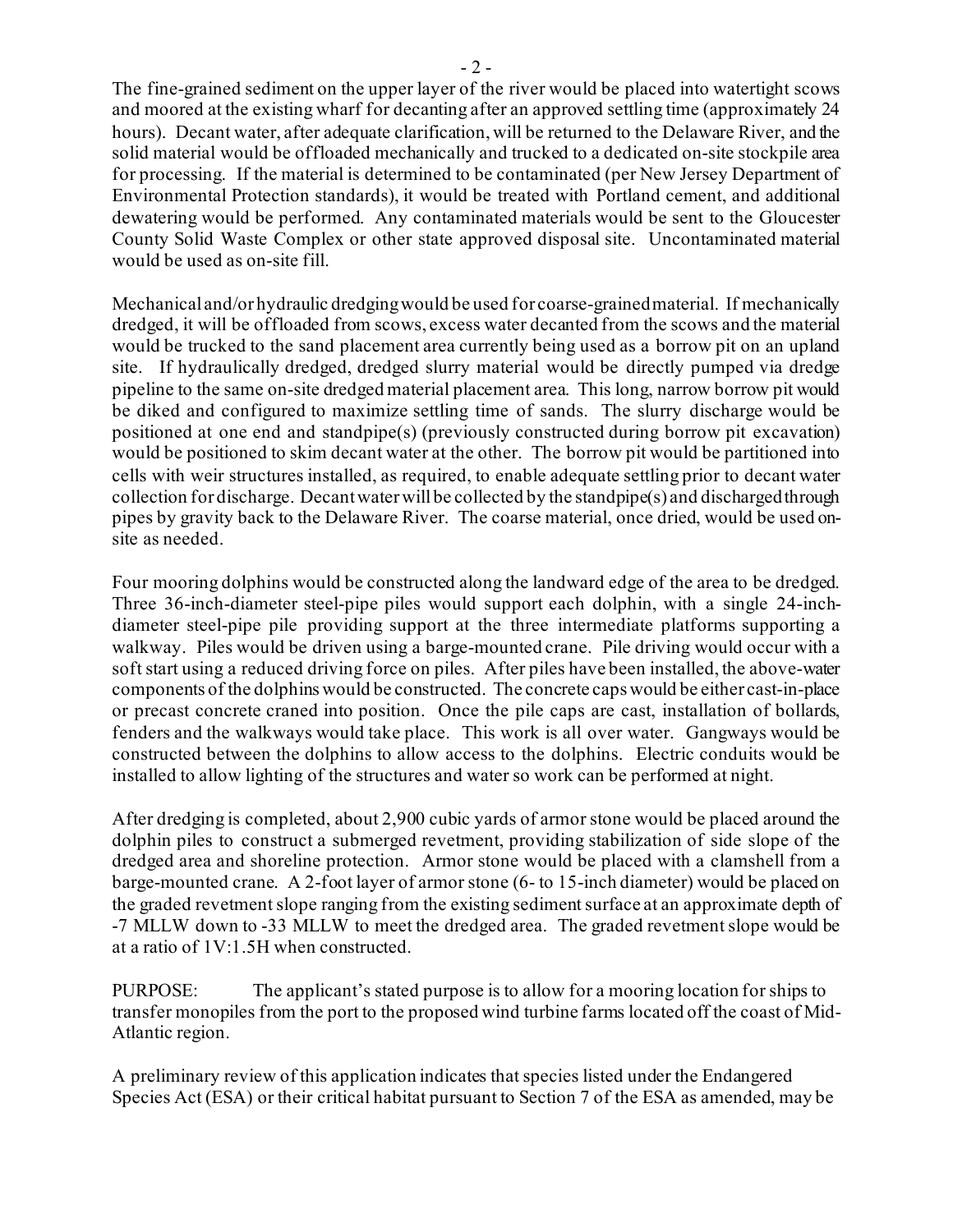present in the action area. The Corps of Engineers will forward this Public Notice to the United States Fish and Wildlife Service and/or National Marine Fisheries Service with a request for technical assistance on whether any ESA listed species or their critical habitat may be present in the area which would be affected by the proposed activity. The Corps of Engineers will evaluate the potential effects of the proposed actions on ESA listed species or their critical habitat and will consult with the US Fish and Wildlife Service and/or NOAA Fisheries as appropriate. An ESA Section 7 consultation will be concluded prior to the final decision on this permit application.

The decision whether to issue a permit will be based on an evaluation of the activity's probable impact including its cumulative impacts on the public interest. The decision will reflect the national concern for both protection and utilization of important resources. The benefits which reasonably may be expected to accrue from the work must be balanced against its reasonably foreseeable detriments. All factors which may be relevant to the work will be considered including the cumulative effects thereof; among those are conservation, economics, aesthetics, general environmental concerns, wetlands, cultural values, fish and wildlife values, flood hazards, flood plain values, land use, navigation, shore erosion and accretion, recreation, water supply and conservation, water quality, energy needs, safety, food and fiber production, mineral needs and welfare of the people. A Department of the Army permit will be granted unless the District Engineer determines that it would be contrary to the public interest.

The Corps of Engineers is soliciting comments from the public; Federal, State, and local agencies and officials; Indian Tribes; and other interested parties in order to consider and evaluate the impacts of this proposed activity. Any comments received will be considered by the Corps of Engineers to determine whether to issue, modify, condition or deny a permit for this proposal. To make this decision, comments are used to assess impacts on endangered species, historic properties, water quality, general environmental effects, and the other public interest factors listed above. Comments are used in the preparation of an Environmental Assessment and/or an Environmental Impact Statement pursuant to the National Environmental Policy Act. Comments are also used to determine the need for a public hearing and to determine the overall public interest of the proposed activity.

Due to the potential for extensive telework associated with the COVID-19 situation, all comments on the proposed work should be submitted, within thirty (30) days, via email only to the District Engineer, U.S. Army Corps of Engineers - Philadelphia District at [PhiladelphiaDistrictRegulatory@usace.army.mil](mailto:PhiladelphiaDistrictRegulatory@usace.army.mil). If you do not have access to email you may submit written comments, within 30 days of this notice, to the District Engineer, U.S. Army Corps of Engineers, Philadelphia District, Wanamaker Building, 100 Penn Square East, Philadelphia, Pennsylvania 19107-3390.

Section 106 of the National Historic Preservation Act of 1966 (NHPA), as amended, requires Federal agencies to take into account the effects of their undertakings on historic properties. The permit area is likely to yield resources eligible for inclusion in the National Register of Historic Places (NRHP). An investigation for the presence of potentially eligible historic properties is required. This office will consult with the New Jersey State Historic Preservation Officer, the Tribes and other consulting parties regarding potential historic properties within the permit area and potential impacts to those resources.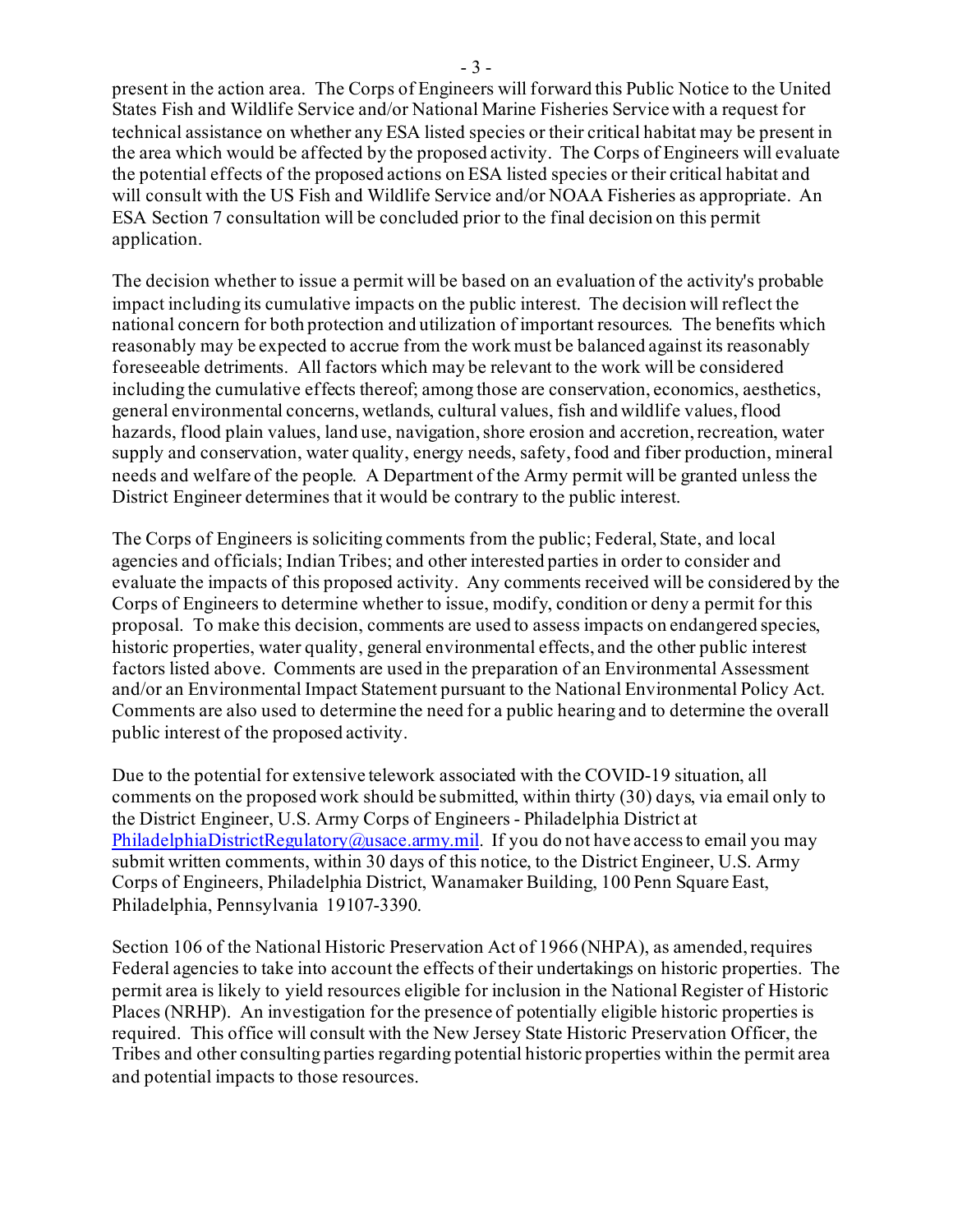The Magnuson‐Stevens Fishery Conservation and Management Act requires all federal agencies to consult with the National Marine Fisheries Service all actions, or proposed actions, permitted, funded, or undertaken by the agency that may adversely affect Essential Fish Habitat (EFH). A preliminary review of this application indicates that EFH and fish species are present within the project area. The Corps of Engineerswill evaluate the potential effects of the proposed actions on EFH and will consult with National Marine Fisheries Service as appropriate. Consultation will be concluded prior to the final decision on this permit application.

Compensatory mitigation: According to Federal regulation located at 33 CFR 325.1(d)(7) and 33 CFR 332.4 (b)(1), applicants wishing to discharge fill material into waters of the United States must include a statement on how they have avoided and minimized impacts as well as how they intend to compensate for unavoidable impacts. The applicant has avoided/minimized impacts to the aquatic environment by incorporating engineering/construction procedures into the process that will substantially reduce impacts to aquatic resources. Additionally, the applicant states that alternative sites were considered for construction of monopiles for the turbines, and the use of the Paulsboro Marine Terminal was selected as the alternative with the fewest environmental impacts due to the presence of supporting infrastructure, limited additional development required to support the new berth, and location downstream. Other port options would be at a greater distance from potential wind farm destinations, adding days of transit time and associated environmental and economic costs. Alternative dredging and filling options were evaluated as part of value engineering efforts at the Paulsboro Marine Terminal. This design optimization also served to minimize impacts to the aquatic environment associated with dredging and filling activities. The armor stone fill (riprap) used to form the revetment will be placed within the proposed dredge footprint in an area already disturbed by historic dredging and, therefore, is expected to have minimal additional impacts on SAV and benthic communities. The placement of 2,900 CY of stone rip-rap fill also contributes to the net reduction in permanent disturbance of river bottom substrate. Any remaining unavoidable impacts will be mitigated through an approved mitigation bank, by paying into an in-lieu fee program, or through site-specific in-kind restoration of functions lost to the aquatic ecosystem from the proposed action.

In accordance with Section 307(c) of the Coastal Zone Management Act of 1972, applicants for Federal Licenses or Permits to conduct an activity affecting land or water uses in a State's coastal zone must provide certification that the activity complies with the State's Coastal Zone Management Program. The applicant has stated that the proposed activity complies with and will be conducted in a manner that is consistent with the approved State Coastal Zone Management (CZM) Program. No permit will be issued until the State has concurred with the applicant's certification or has waived its right to do so. Comments concerning the impact of the proposed and/or existing activity on the State's coastal zone should be sent to this office, with a copy to the State's Office of Coastal Zone Management. An application has been submitted to the Delaware Department of Natural Resources and Environmental Control and the New Jersey Department of Environmental Protection for the necessary State approvals, which would include the required CZM consistency concurrences.

In accordance with Section 401 of the Clean Water Act, a Water Quality Certificate is necessary from the State government in which the work is located. Any comments concerning the work described above which relate to Water Quality considerations should be sent to this office with a copy to the State.